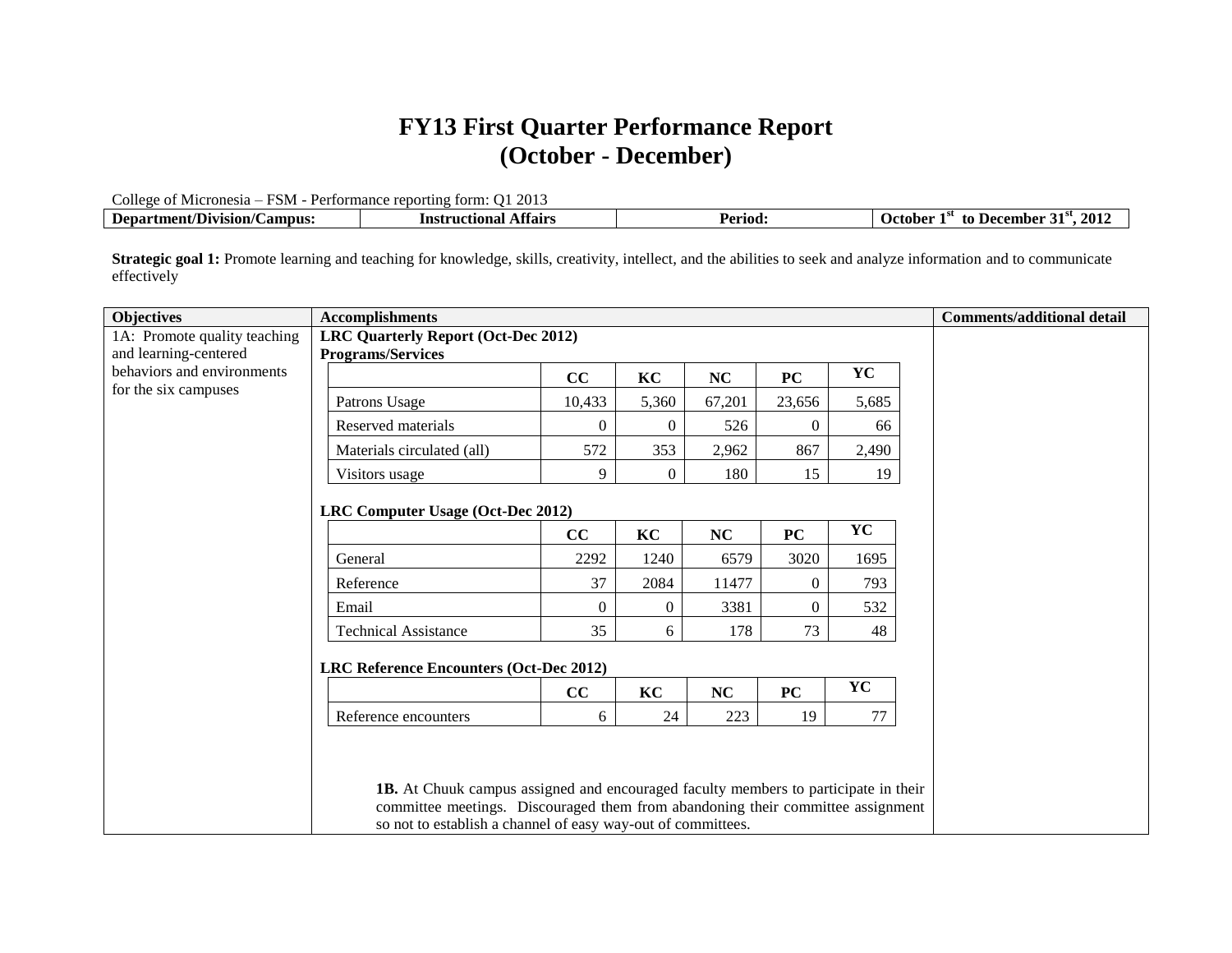| 1B: Make developmental     | Fall 2012, DAP conducted a pilot reading test with the new freshmen.                          |  |
|----------------------------|-----------------------------------------------------------------------------------------------|--|
| courses an institutional   | Campus Dean and Instructional Coordinator of Kosrae campus conducted one meeting with         |  |
| priority                   | ACE faculty and SS specialist to determine ACE session 2 courses and resolve other issues.    |  |
|                            | Consequently, conducted and completed ACE special add/drop for session 2.                     |  |
| 1C: Enhance faculty        | November, COMET was administered at the state campuses. Joey Oducado went to Chuuk,           |  |
| involvement in the college | Karen Simion to Yap and Mariana Ben Dereas to Kosrae. To save money for the college,          |  |
|                            | Karen and Mariana administered test during site visit.                                        |  |
|                            | Faculty attended the Faculty/Staff regular monthly meetings.                                  |  |
|                            | Faculty participated campus wide meetings conducted by National Offices and Divisions.        |  |
|                            | November, mini-summits were held at the state campuses where faculty, staff and students      |  |
|                            | were encouraged to participate in the assessment of the college mission, vision and strategic |  |
|                            | plans.                                                                                        |  |

**Strategic goal 2:** Provide institutional support to foster student success and satisfaction

| <b>Objectives</b>                                                                                                | <b>Accomplishments</b>                                                                                                                                                                                                                                                                                                                                                                                                                                                                                                                                                                                                                                                                                                                                                                               | <b>Comments/additional detail</b>                                                                                                                                                                           |
|------------------------------------------------------------------------------------------------------------------|------------------------------------------------------------------------------------------------------------------------------------------------------------------------------------------------------------------------------------------------------------------------------------------------------------------------------------------------------------------------------------------------------------------------------------------------------------------------------------------------------------------------------------------------------------------------------------------------------------------------------------------------------------------------------------------------------------------------------------------------------------------------------------------------------|-------------------------------------------------------------------------------------------------------------------------------------------------------------------------------------------------------------|
| 2A: Promote strategic<br>enrollment management for<br>the college                                                | When making schedule Chuuk, effort is taken to ensure that the terminal courses are not<br>$\bullet$<br>offered at the same time to prevent/reduce conflict of schedule for those who are graduating.<br>Effort is also made not to schedule required courses at the same time to enable student to<br>take them. The schedule is based on students' needs not instructors' convenient.<br>In Kosrae: Twenty-six new and continuing students participated in orientation session for National<br>$\bullet$<br>Campus transfer.<br>Five applications for Fall 2012 graduation were filed in the following majors: Liberal Arts,<br>$\circ$<br>Electronic Technology, Electronics Engineering Technology, and Teacher Education.<br>Five applications were filed for change of major.<br>$\circ$       |                                                                                                                                                                                                             |
| 2B: Become more student-<br>centered in the development<br>of specific college system<br>policies and procedures | First Year Experience is now in the plan with VPIA and VPSS working closely with staff<br>$\bullet$<br>from across the 6 campuses. Have monthly meetings.<br>Midterm deficiency shows a high percentage this semester, VPIA and VPSS are working<br>$\bullet$<br>with counselors and faculties to come up with best practices on how to approach this issue<br>and better for spring 2013.<br>All Chuuk Campus Committees have student representatives except the Staff Development<br>$\bullet$<br>Committee. This allows the students to participate in decision-making. During the All-<br>Campus Meetings, the SBA is always given a slot to present what they want to share.<br>Student representatives participated in the mini-summits held at the state campuses,<br>$\epsilon$<br>November. | Karen Simion and Cindy<br>Edwin are currently<br>working on the College<br>101 course outline, which<br>will be introduced to CAC<br>early next year. The<br>projected time of first class<br>is Fall 2013. |
| 2C: Promote timely college<br>tenure and graduation of<br>students with mastery of<br>array of core learning     | December 06, turn over of grant - US Embassy Grant for Civic engagement. Especially in a<br>$\bullet$<br>course about NGO management. \$26,000 grant awarded to COM-FSM.                                                                                                                                                                                                                                                                                                                                                                                                                                                                                                                                                                                                                             | From Boston<br>$\circ$<br>Massachusetts (USA).<br>NGO course is to be<br>$\circ$<br>written by Social Science                                                                                               |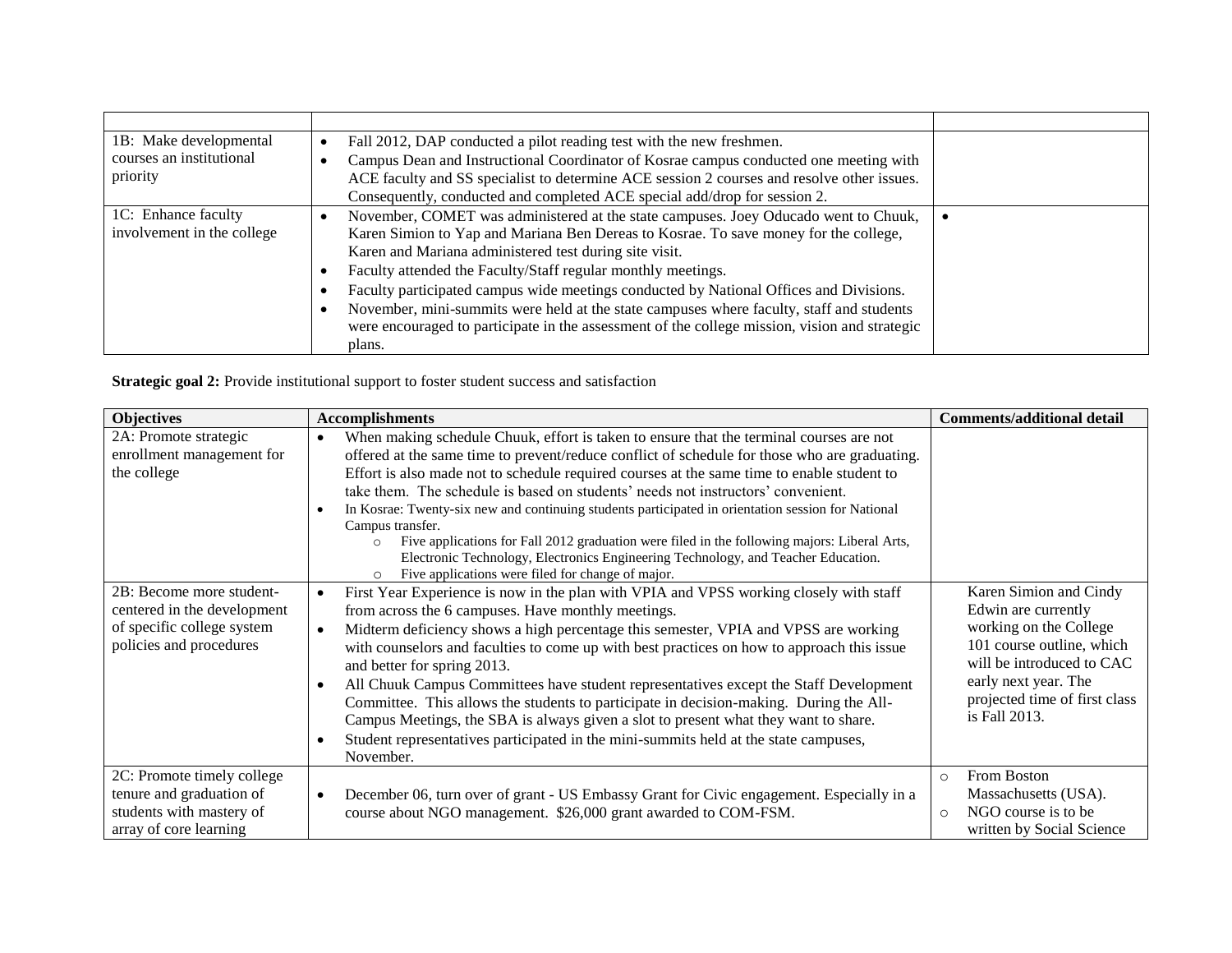| objectives, including civic-<br>mindedness and self-value                                                                  | Apprenticeship Mid-year report by Romino Victor, Apprenticeship Coordinator<br>Susan Guarin at Yap campus taught 26 students on locating and using reference sources and<br>using OPAC.                                                | faculty in coordination<br>with the US Embassy staff. |
|----------------------------------------------------------------------------------------------------------------------------|----------------------------------------------------------------------------------------------------------------------------------------------------------------------------------------------------------------------------------------|-------------------------------------------------------|
| 2D: Develop a student-<br>friendly campus environment<br>that encourages and enables<br>students to be health<br>conscious | The college nurse has been very proactive in doing awareness and education programs on<br>health issues such as sexually transmitted diseases, HIV aids, influenza and flu, diabetes,<br>dengue fever and alcohol and substance abuse. |                                                       |

**Strategic goal 3:** Create an adequate, healthy and functional learning and working environment

| <b>Objectives</b>                                                                  | <b>Accomplishments</b>                                                                                                                                                                                                                                                                                                                                                                                                                                                                                                                                                                                                                                                                                                                                                                                                                                                                                                                                                                                                                                                                                                                                                                                                                                                                                                              | <b>Comments/additional detail</b>                                                                                                  |
|------------------------------------------------------------------------------------|-------------------------------------------------------------------------------------------------------------------------------------------------------------------------------------------------------------------------------------------------------------------------------------------------------------------------------------------------------------------------------------------------------------------------------------------------------------------------------------------------------------------------------------------------------------------------------------------------------------------------------------------------------------------------------------------------------------------------------------------------------------------------------------------------------------------------------------------------------------------------------------------------------------------------------------------------------------------------------------------------------------------------------------------------------------------------------------------------------------------------------------------------------------------------------------------------------------------------------------------------------------------------------------------------------------------------------------|------------------------------------------------------------------------------------------------------------------------------------|
| 3A: Provide for adequate<br>facilities to support a learning<br>community          | In Chuuk, the CRE Greenhouse was dismantled. Dismantling of a facility is not<br>$\bullet$<br>supposed to be an accomplishment, but it is in this case because it provides an adequate<br>facility to support learning, and it saves money. With the presence of the greenhouse,<br>the four classrooms in building C became unbearably very hot. The plan of action was<br>to install 4 air conditioners. We believe that this will not be a sustainable practice. We<br>presently do not have the money to purchase the air conditioners, and there is no<br>additional revenue to cover the cost of the additional electricity these aircons would<br>consume.<br>Maintenance completed the following projects:<br>$\bullet$<br>Replaced floor for Computer Labs #11 & #12.<br>$\circ$<br>Repaired and maintenance of Classrooms #1-4, GEAR UP Office, and English<br>$\circ$<br>Office.<br>Replaced Floor Tiles for Research Lab.<br>$\circ$<br>Replacement and painting of roofing for Building f (Classrooms #5,6,7).<br>$\circ$<br>Construction for the Upper Campus Entrance Gate Driveway.<br>$\circ$<br>Pending Work Order for Maintenance:<br>$\bullet$<br>Mechanic and RAC Shops<br>$\circ$<br>Business/Bookstore<br>$\Omega$<br>Security Post 1<br>$\circ$<br>Concrete Drainage<br>$\circ$<br>Woodshop<br>$\circ$<br>◠ | 3A.2.1. Cost estimate for these<br>5 projects were completed and<br>forwarded to Director of<br>Maintenance for consideration.     |
| 3B: Provide for maintenance<br>and upkeep of grounds,<br>facilities, and equipment | 3B.1. Maintenance, Custodian, and Security guards continued to perform ground maintenance<br>and upper and lower Campus areas, performed daily housekeeping in offices and classrooms,<br>and periodic survey and maintenance of vehicles at all sites to continue providing quality service<br>and facilities to the students, staff and faculty of the college.                                                                                                                                                                                                                                                                                                                                                                                                                                                                                                                                                                                                                                                                                                                                                                                                                                                                                                                                                                   | Examples at Pohnpei campus:<br>3B.1.1. Continued<br>maintaining buildings,<br>A/C Systems,<br>Maintenance of<br>Vehicles, Plumbing |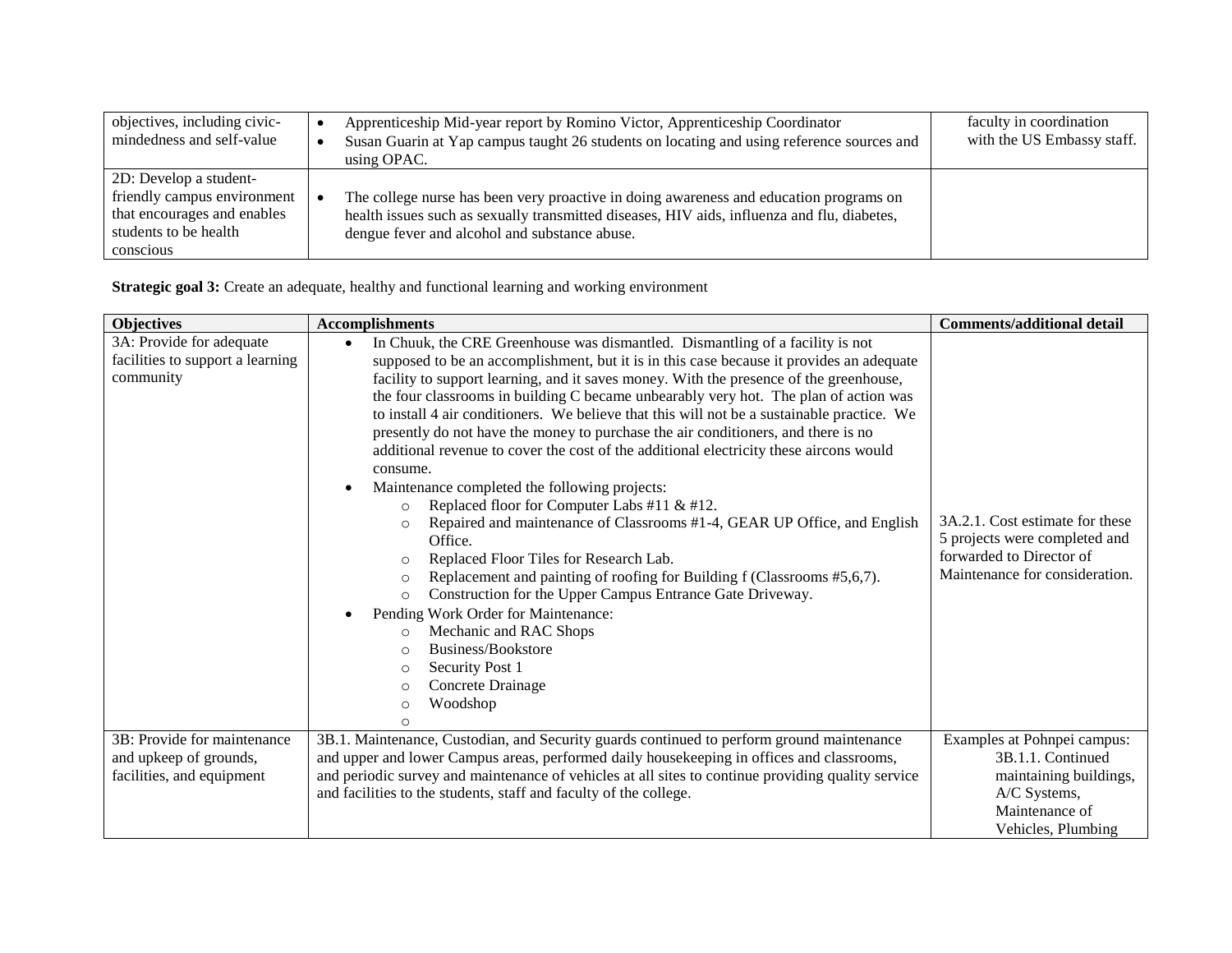|                                                                        |                                                                                                                                                                                                                                                                     | and Electrical Systems<br>with four $(4)$<br>maintenance staff.<br>3B.1.2. Continued<br>ground maintenance<br>and Janitorial work in<br>buildings with six $(6)$<br>custodian staffs and<br>one (1) utility worker.<br>3B.1.3. Shuttle buses<br>are continuously<br>ongoing between the<br>two campuses.<br>Transportation for<br>SSC 117 is being<br>provided as scheduled. |
|------------------------------------------------------------------------|---------------------------------------------------------------------------------------------------------------------------------------------------------------------------------------------------------------------------------------------------------------------|------------------------------------------------------------------------------------------------------------------------------------------------------------------------------------------------------------------------------------------------------------------------------------------------------------------------------------------------------------------------------|
| 3C: Provide for a safe, secure<br>and effective college<br>environment | In Chuuk, December 06, 2012, with the assistance of Chief Security Warren Ching, the<br>$\bullet$<br>Chuuk Campus security recently completed a fire drill at the Chuuk Campus. It took<br>approximately three minutes for all the buildings to be totally cleared. | 3C2.1. Number of Incidences<br>reported by Campus is 10.                                                                                                                                                                                                                                                                                                                     |

## **Strategic goal 4:** Foster effective communication

| <b>Objectives</b>                                                                 | <b>Accomplishments</b>                                                                                                                                                                                                                                                                                                                                                                                                                                                                                                                                                                                             | <b>Comments/additional detail</b> |
|-----------------------------------------------------------------------------------|--------------------------------------------------------------------------------------------------------------------------------------------------------------------------------------------------------------------------------------------------------------------------------------------------------------------------------------------------------------------------------------------------------------------------------------------------------------------------------------------------------------------------------------------------------------------------------------------------------------------|-----------------------------------|
| 4A: Enhance communications<br>pathways                                            | All-Campus meetings were held on the first Tuesday of each month. The Chuuk<br>Campus Community (CCC) met on October 02, November 06, and December 04, 2012<br>to both disseminate and gather information. Sometimes external stakeholders also<br>participated.<br>On November 09, 2012 Chuuk Visioning Mini-Summit was held. The external<br>$\bullet$<br>stakeholders learned about what are available at our Chuuk Campus. They also learned<br>about what we are supposed to provide the citizens of FSM as stated in our Mission<br>Statement. Both external and internal stakeholders reviewed the 9 goals. |                                   |
| 4B: Provide communications<br>infrastructure to support<br>communication pathways | Wireless users expand with more students bringing their personal laptops to use (state<br>$\bullet$<br>campuses)<br>Installation of 23 new computer units in the new LRC was successfully completed and<br>٠<br>operational.                                                                                                                                                                                                                                                                                                                                                                                       |                                   |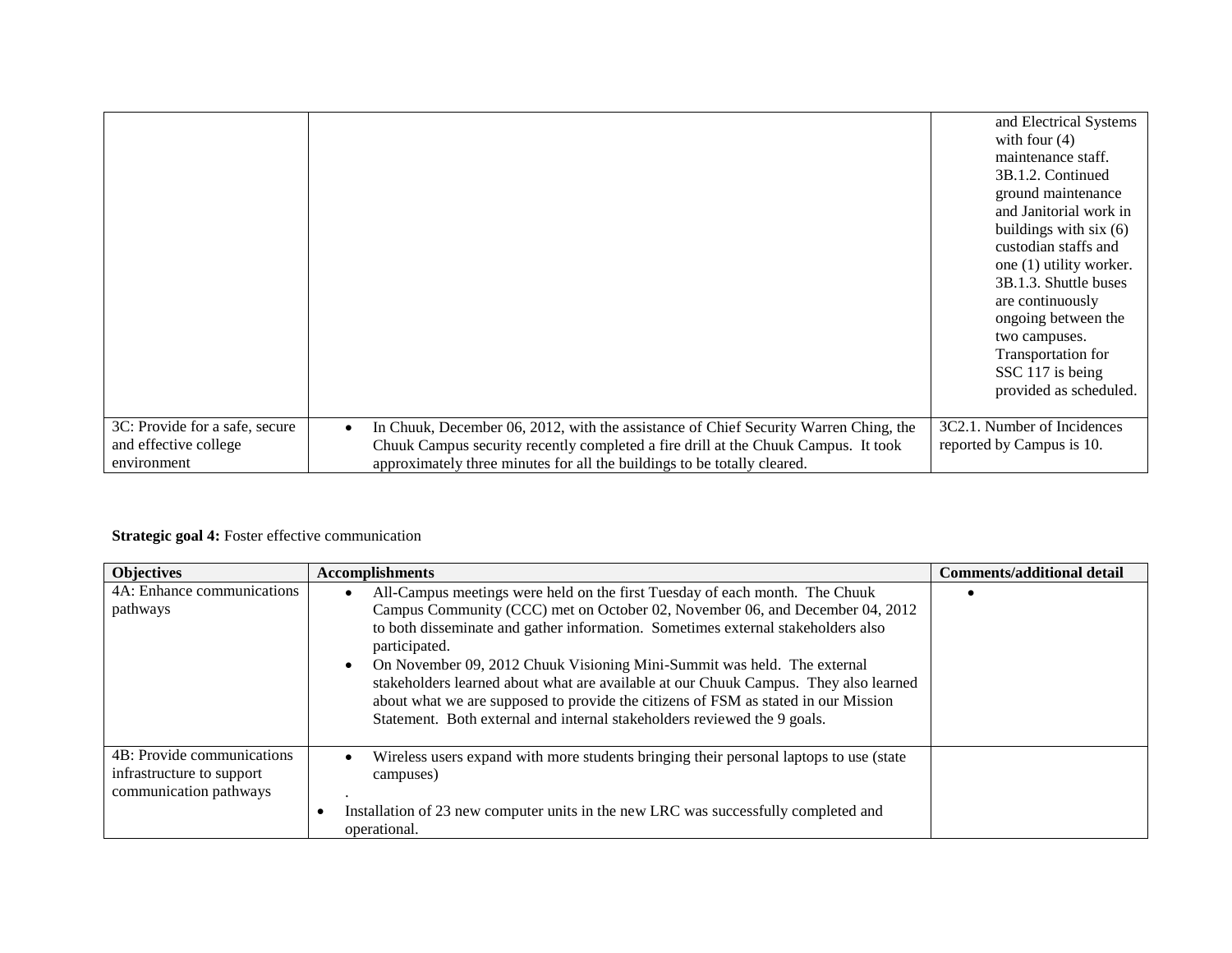| 4C: Enhance the college | Worksheet #3: ChAWG Chairman revised the section called "Review of Performance" so          |  |
|-------------------------|---------------------------------------------------------------------------------------------|--|
| community's ability to  | that instructors may compare and contrast the instructional pre/post student mean scores to |  |
| communicate effectively | determine progress in learning. If they look only at the post-test scores, they may falsely |  |
|                         | conclude that there is student learning, and if they communicate such finding, they fail to |  |
|                         | enhance their ability to communicate effectively, and so they will be very ineffective in   |  |
|                         | improving their teaching strategies.                                                        |  |

**Strategic goal 5:** Invest in sufficient, qualified, and effective human resources

| <b>Objectives</b>                                                                      | <b>Accomplishments</b>                                                                                                                                                                                                                                                                                                                                                                                                                                                                                                                                                                                                                                                                                                                                                                                                                                                                                                                                                                                                                                                                                                                                                                                                                      | <b>Comments/additional detail</b>                                             |
|----------------------------------------------------------------------------------------|---------------------------------------------------------------------------------------------------------------------------------------------------------------------------------------------------------------------------------------------------------------------------------------------------------------------------------------------------------------------------------------------------------------------------------------------------------------------------------------------------------------------------------------------------------------------------------------------------------------------------------------------------------------------------------------------------------------------------------------------------------------------------------------------------------------------------------------------------------------------------------------------------------------------------------------------------------------------------------------------------------------------------------------------------------------------------------------------------------------------------------------------------------------------------------------------------------------------------------------------|-------------------------------------------------------------------------------|
| 5A: Provide on-going<br>professional development of<br>faculty and staff               | LRC Director traveled to Salt Lake City, Utah the week of October 1-7, 2012 to present<br>$\bullet$<br>results of the FSM Connecting to Collections Grant survey at the American Association of<br>State and Local History (AASLH) Annual Conference.<br>Darsy Augustine was selected to participate in a Field Producer training in Marshall on<br>$\bullet$<br>December $3^{rd}$ to $8^{th}$ 2012, which was cancelled due to Typhoon Bora.<br>Karleen Manuel Samuel was the recipient for Karen Peacock scholarship this year and<br>$\bullet$<br>participated at the Hawaii Library Association (HLA) conference in Maui, Hawaii on<br>November 30-Dec. 1, 2012. She gave a presentation on the Pacific Digital Library project at<br>the conference.<br>Jayleen Kokis and Lucy Oducado attended the 22 <sup>nd</sup> annual PIALA conference in Guam the<br>$\bullet$<br>week of November 13-16, 2012. Kokis was funded by LRC budget and Oducado by<br>remaining funds from the C2C grant.<br>Extension Agents attended a one day workshop/training conducted by two COM-FSM CRE<br>$\bullet$<br>Researchers, Dr. Verma and Dr. Muru on Sustainable Agriculture Best Practices and<br>Technologies – at all state and national sites. |                                                                               |
| 5B: Recruit and retain<br>qualified personnel to allow<br>delivery of quality services | Kosrae has 8 full-time instructors $& 7$ part-time instructors. 5 full-time instructors have<br>$\bullet$<br>overloads ranging from 3 - 16 contact hours per instructor.<br>Pohnpei has 23 full-time instructors, 8 part-time instructors and 2 World Teach<br>$\bullet$<br>volunteers. 14 full-time instructors have overloads ranging from 3 - 9 contact hours per<br>instructor.<br>National has 43 full-time instructors, 10 part-time instructors and 1 Chinese lang.<br>$\bullet$<br>volunteer. 18 full-time instructors have overloads ranging from 3 - 12 contact hours per<br>instructor.<br>Chuuk has 17 full-time instructors and 4 part-time instructors. 4 full-time instructors have<br>$\bullet$<br>overloads ranging from 3 -12 contact hours per instructor.<br>Yap has 5 full-time instructors and 13 part-time instructors. 3 full-time instructors have<br>$\bullet$<br>overloads ranging from 3 - 9 contact hours per instructor.<br>Total = $96$ full-time instructors. 44 full-time instructors have overloads. 46%<br>$\circ$                                                                                                                                                                                       | One faculty member<br>$\bullet$<br>resigned to pursue<br>postgraduate degree. |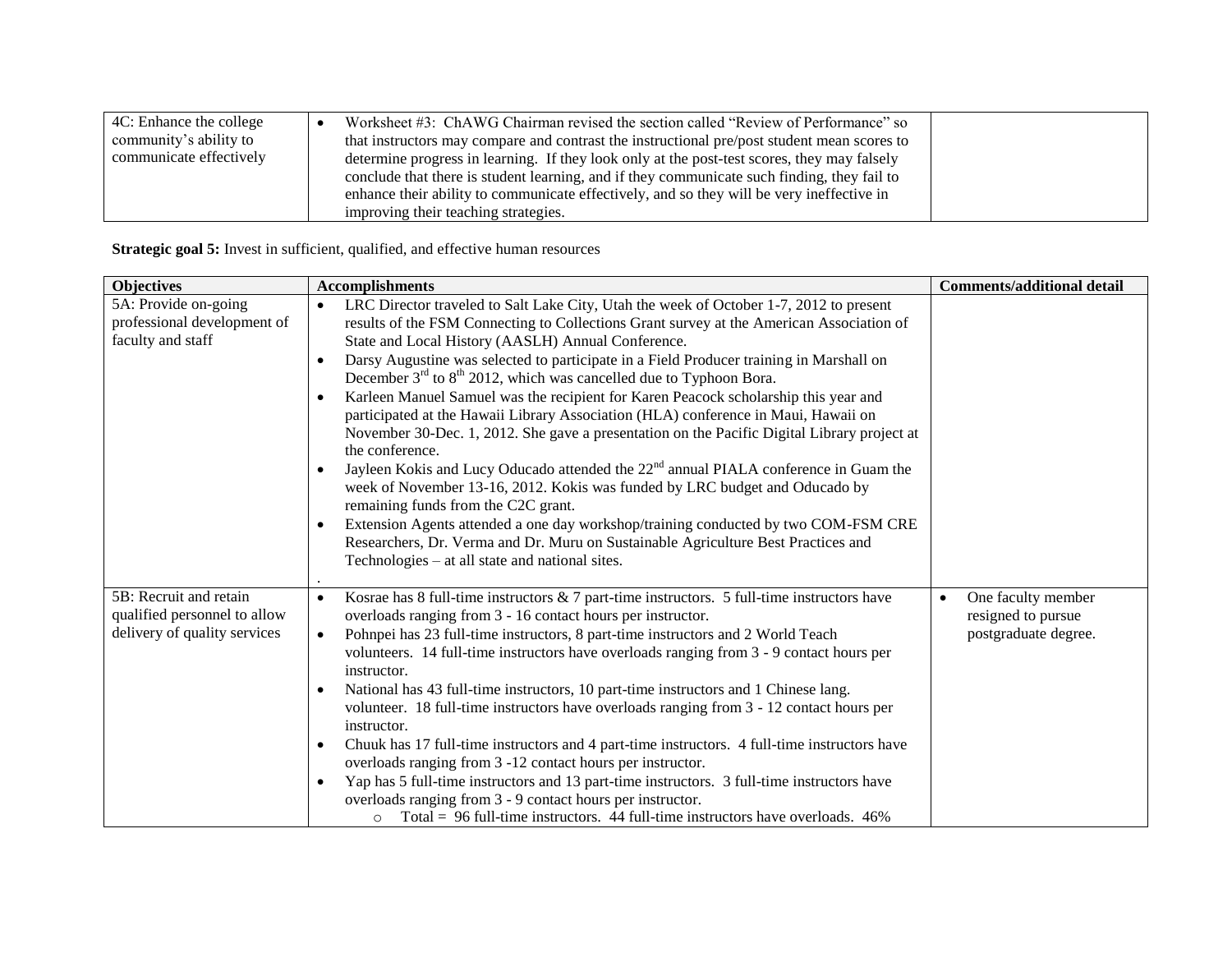|                                                                                            | For Fall 2012 Hiring:<br>An ad hoc committee is reviewing applications for the position of Math/Science instructor<br>$\bullet$<br>and English instructor.<br>The vacate position for Student Services Coordinator was finally been filled.<br>$\bullet$<br>All faculty vacant position has been posted and will be filled.<br>$\bullet$<br>Chuuk campus Dean position filled in September.<br>$\bullet$<br>Pohnpei campus Dean position has not yet been filled.<br>$\bullet$<br>Instructional divisions are working closely with HR to improve and fast-forward<br>$\circ$<br>the hiring process.<br>DAP office released an advertisement on K-Press for part-time faculties.<br>$\bullet$<br>Akius Herman was hired on December 3, 2012 for 6 months to assist Chuuk LRC and<br>$\bullet$<br>MITC staff.<br>Samuel A. Palik came on board December 14, 2012 on special contract to assist Kosrae<br>campus librarian.<br>Paperwork for the Media Technician position at Chuuk campus LRC was approved and<br>advertised. |  |
|--------------------------------------------------------------------------------------------|-----------------------------------------------------------------------------------------------------------------------------------------------------------------------------------------------------------------------------------------------------------------------------------------------------------------------------------------------------------------------------------------------------------------------------------------------------------------------------------------------------------------------------------------------------------------------------------------------------------------------------------------------------------------------------------------------------------------------------------------------------------------------------------------------------------------------------------------------------------------------------------------------------------------------------------------------------------------------------------------------------------------------------|--|
| 5C: Update personnel policies<br>and procedures to meet on-<br>going human resources needs | HR and VPIA's office is reviewing sections on compensation of Divisions chairs and non-<br>$\bullet$<br>instructional duties. These will be shared with Deans and IC for further discussion and<br>proposal to CAC if any changes will be proposed to the proper committee, groups and then<br>Board.                                                                                                                                                                                                                                                                                                                                                                                                                                                                                                                                                                                                                                                                                                                       |  |

**Strategic goal 6:** Ensure sufficient and well-managed fiscal resources that maintain financial stability

| <b>Objectives</b>             | <b>Accomplishments</b>                                                                            | <b>Comments/additional detail</b> |
|-------------------------------|---------------------------------------------------------------------------------------------------|-----------------------------------|
| 6A: Enhance new and           | As of December 20, 2012 the percentage of students that have been awarded Pell Grant was<br>٠     |                                   |
| existing revenue resources to | 86%.                                                                                              |                                   |
| promote growth and increase   | December 06, \$26,350 for NGO curriculum that the Social Science Division at the National         |                                   |
| cost effectiveness            | campus is working with the US Embassy.                                                            |                                   |
|                               | December 06, CariPac stakeholder meeting - funding is designated for instruction, VPIA            |                                   |
|                               | working closely with CRE to plan the use of the funding for Instructional development.            |                                   |
|                               | The LRC Non-academic Program Prioritization Review was prepared and submitted to the<br>$\bullet$ |                                   |
|                               | IRPO office in December.                                                                          |                                   |
|                               | Month of December, state campus joined the college community to sell raffle tickets for the       |                                   |
|                               | 50/Plenty Raffle.                                                                                 |                                   |
|                               | Strategies to improve cost effective methods in program/course offering will be explored          |                                   |
|                               | and discussed during a retreat planned for the $17th$ of December by the T&T division             |                                   |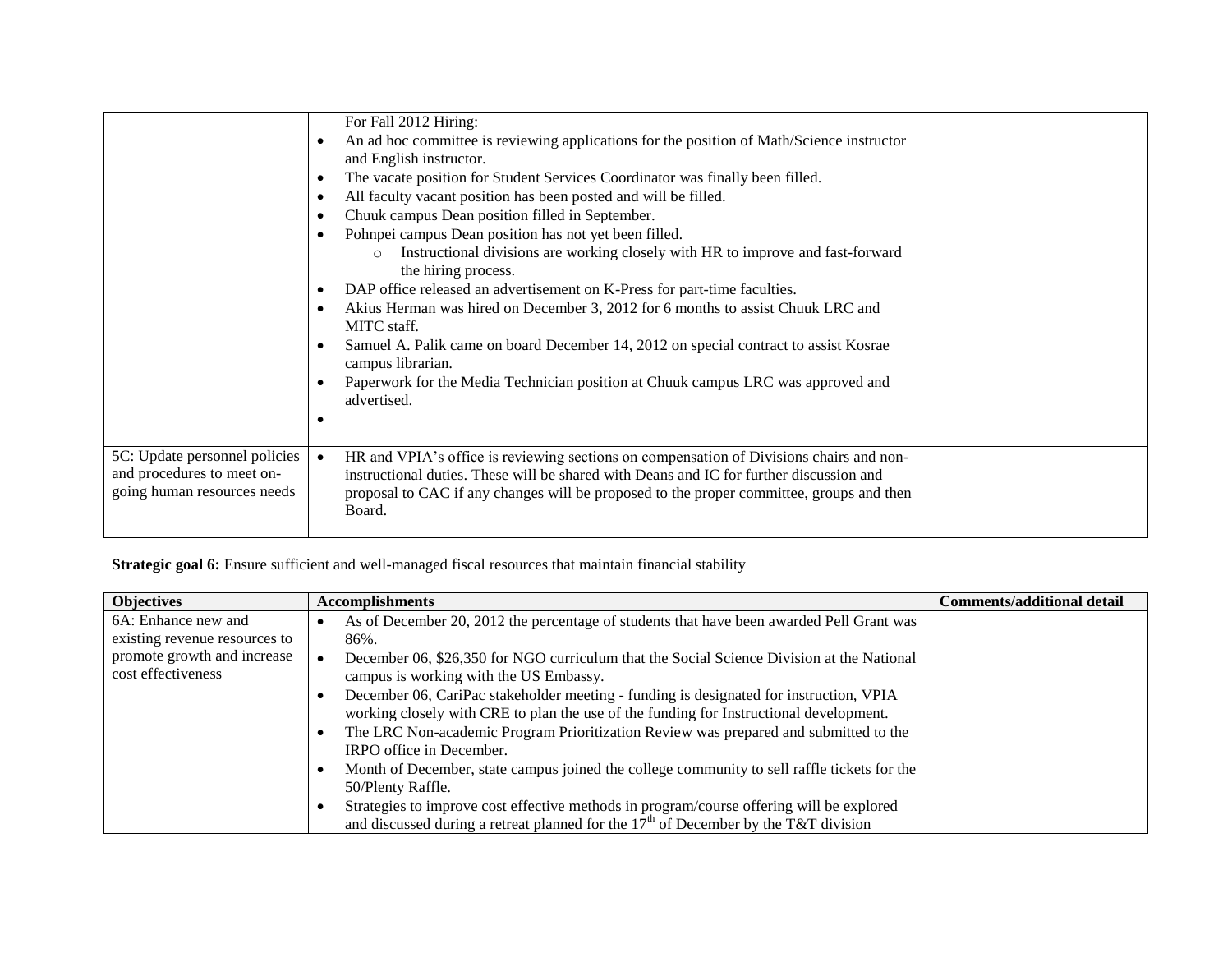|                               | (Pohnpei campus).                                            |  |
|-------------------------------|--------------------------------------------------------------|--|
| 6D: Develop and implement     | On going activities at the campus to support this objective. |  |
| college sustainability plans  | Alignment of budget to performance.                          |  |
| that will lead to the careful |                                                              |  |
| stewardship of natural and    |                                                              |  |
| man-made resources, saving    |                                                              |  |
| of revenue, and enhancement   |                                                              |  |
| of the college experience;    |                                                              |  |
| serves as a model for the     |                                                              |  |
| nation                        |                                                              |  |

**Strategic goal 7:** Build a partnering and service network for community, workforce and economic development

| <b>Objectives</b>                                                                                                         | <b>Accomplishments</b>                                                                                                                                                                                                                                                                                                                                                                                                                                                                                                                                                                                                                                                                                                                                                                                                                                                                                                                                                                                                                                                                                                                                                                                                                                                                                                                                                                                                                                                                                                                                                            | <b>Comments/additional detail</b>                          |
|---------------------------------------------------------------------------------------------------------------------------|-----------------------------------------------------------------------------------------------------------------------------------------------------------------------------------------------------------------------------------------------------------------------------------------------------------------------------------------------------------------------------------------------------------------------------------------------------------------------------------------------------------------------------------------------------------------------------------------------------------------------------------------------------------------------------------------------------------------------------------------------------------------------------------------------------------------------------------------------------------------------------------------------------------------------------------------------------------------------------------------------------------------------------------------------------------------------------------------------------------------------------------------------------------------------------------------------------------------------------------------------------------------------------------------------------------------------------------------------------------------------------------------------------------------------------------------------------------------------------------------------------------------------------------------------------------------------------------|------------------------------------------------------------|
| 7A: Increase involvement of<br>the community in college<br>affairs<br>7C: Develop new and<br>enhance existing programs to | Friday November 09, Chuuk Campus had its Visioning Mini-Summit from 12:00 PM to<br>$\bullet$<br>about 5:00 PM. About 80 people participated (External and Internal stakeholders). The<br>summit had two breakout groups. One consisted of the external stakeholders and the<br>SBA officers. This group responded to #1, 2, $\&$ 4. The other group consisted of the<br>internal stakeholders (faculty and staffs), and the students. This group responded only<br>to #1 & 2.<br>Breakout Session 1 SUMMARY: Where we are: A review of our Strategic<br>$\circ$<br>Plan<br><b>Breakout Session 2 SUMMARY: Where we are: Mission Alignment</b><br>$\circ$<br><b>Breakout Session 4 SUMMARY: How well are we doing now?</b><br>$\circ$<br>November 15, Yap and FMI campus had their visioning mini-summit. As reported by<br>$\bullet$<br>Lourdes, there were over 180 participants from both internal and external stakeholders.<br>She also reports that the governor of Yap state participated in the summit. Lourdes will<br>send the summary of the breakout discussion thus far, these are what she reported.<br>November 20, Kosrea campus had its mini-summit on Tuesday (in the afternoon).<br>$\bullet$<br>There were over 80 participants from both the college and external community. Vice-<br>President Frankie Harriss and Mariana Ben Dereas were in attendance.<br>Academic Programs this fall have begun to organize "Stakeholder" meetings. First initial<br>$\bullet$<br>meetings have begun this fall and more will come with recommendations for improvements | October 23, Business Division<br>had its first stakeholder |
| meet the changing<br>educational and workforce<br>needs of our communities                                                | of programs and how students will be more employable.<br>The office of the Director of Career and Technical education is working with public health<br>$\bullet$<br>and business division to offer courses as non-credit for in-service community.                                                                                                                                                                                                                                                                                                                                                                                                                                                                                                                                                                                                                                                                                                                                                                                                                                                                                                                                                                                                                                                                                                                                                                                                                                                                                                                                | meetings.                                                  |
| 7D: Provide Cooperative                                                                                                   | On December 5, Youth-at Risk program graduated 21 drop out students who aspire to re-<br>$\bullet$                                                                                                                                                                                                                                                                                                                                                                                                                                                                                                                                                                                                                                                                                                                                                                                                                                                                                                                                                                                                                                                                                                                                                                                                                                                                                                                                                                                                                                                                                |                                                            |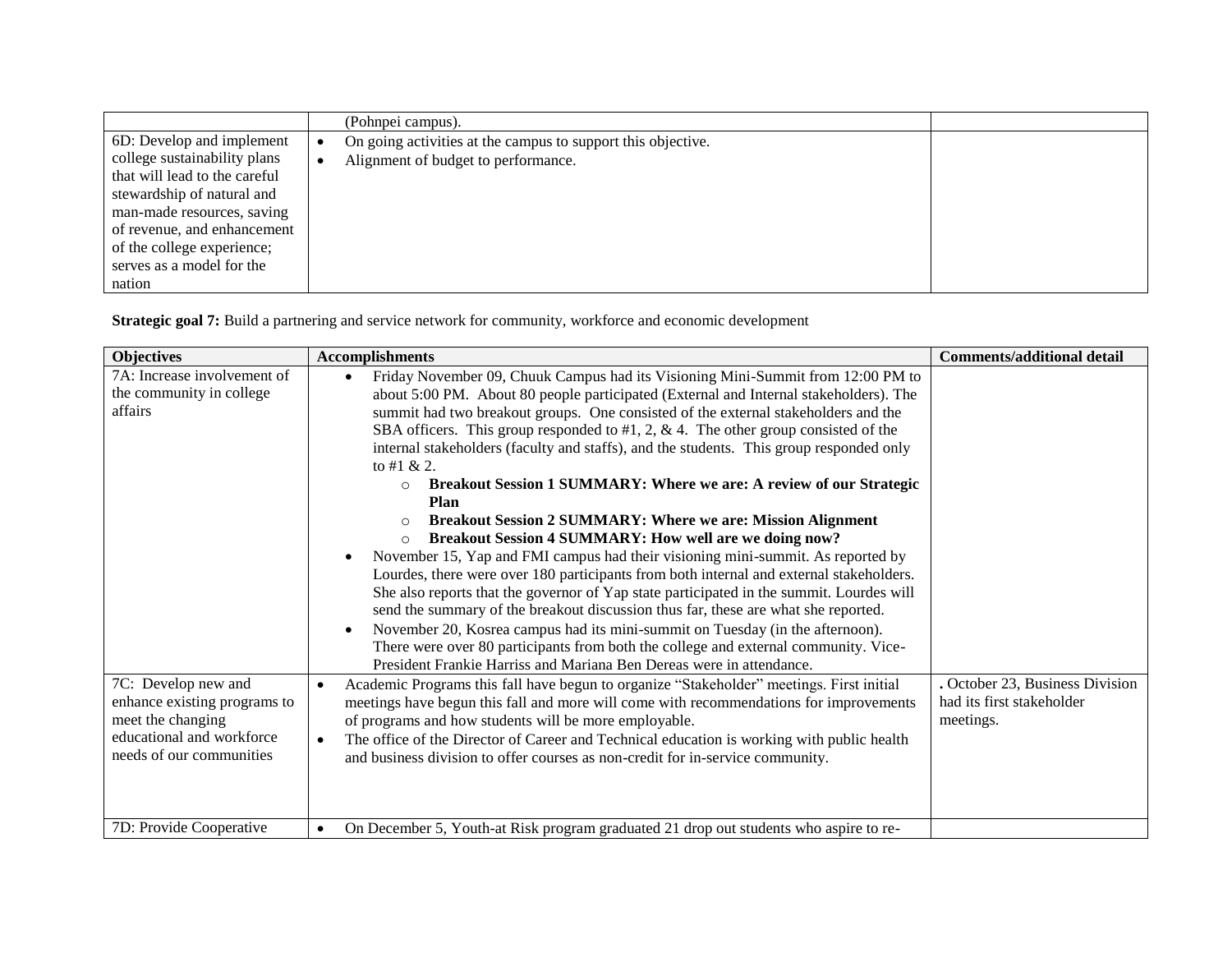| Extension Services to the | enter their respective high schools, obtain GED certificates and finish college degrees |  |
|---------------------------|-----------------------------------------------------------------------------------------|--|
| community                 | Meanwhile, 10 members of the Chuuk Women's Council successfully met the requirements    |  |
|                           | to complete sewing training on November 23. Interested women in Iras community are      |  |
|                           | presently undergoing training in sewing, traditional and recyclable handicrafts for     |  |
|                           | augmenting their family incomes.                                                        |  |

**Strategic goal 8:** Promote the uniqueness of our community; cultivate respect for individual differences and champion diversity

| <b>Objectives</b>                                                              | <b>Accomplishments</b>                                                                                                                                                                                                                                                                                                                                                                                        | <b>Comments/additional detail</b>                                                                 |
|--------------------------------------------------------------------------------|---------------------------------------------------------------------------------------------------------------------------------------------------------------------------------------------------------------------------------------------------------------------------------------------------------------------------------------------------------------------------------------------------------------|---------------------------------------------------------------------------------------------------|
| 8A: Increase community<br>involvement in college affairs                       | MITC Tech Mr. Edson Asito repaired two surveyed computers to be donated to the<br>$\bullet$<br>Chuuk State Department of Public Safety.<br>Chuuk Campus Dean participated in the Caroline College and Pastoral Institute (CCPI)<br>$\bullet$<br>first<br>graduation on December 11, 2012.<br>November $23rd$ , had follow-up meeting with Director of Kosrae to discuss certification<br>$\bullet$<br>issues. | Certification issue for<br>Kosrae DOE will be again<br>address after the<br>accreditation report. |
| 8B: Cultivate respect for<br>individual differences, and<br>champion diversity | Diverse faculty and student population across sites.<br>٠                                                                                                                                                                                                                                                                                                                                                     |                                                                                                   |

**Strategic Goal 9**: Provide for continuous improvement of programs, services and college environment

| <b>Objectives</b>         | <b>Accomplishments</b>                                                                           | <b>Comments/additional detail</b> |
|---------------------------|--------------------------------------------------------------------------------------------------|-----------------------------------|
| 9A: Improve institutional | In Chuuk, Mr. Alton Higashi, Chairman of ChAWG, has been providing training to                   | • See trip report for September   |
| assessment and evaluation | Administration and Student Services personnel in program-level assessment (PLA), to              | 24 to October $5th$ trip.         |
|                           | faculty in "authentic assessment", and is getting some instructors ready to complete their       | • DAP outlined the assessment     |
|                           | course-level assessment (CLA) projects this semester."                                           | project for this fall,            |
|                           | WASC recommendation #4 recommends the identification and use of multiple methods of<br>٠         | faculties reviewed some of        |
|                           | assessment practices of SLOs for all courses, programs and degrees. We at Chuuk Campus           | the American Association          |
|                           | are doing: 1) pre $/$ post testing, 2) the use of rubrics, 3) the use of portfolio. According to | of Colleges and                   |
|                           | Dr. Mary Allen, "Assessment results will be more convincing if different assessment              | Universities' VALUE               |
|                           | strategies triangulate to support the same conclusions."                                         | rubrics and then completed        |
|                           | 90% of academic programs have submitted their assessment sheets 1 and 2 for fall 2012 to         | a simple checklist during         |
|                           | spring 2013. Posted on Wiki.                                                                     | the workshop.                     |